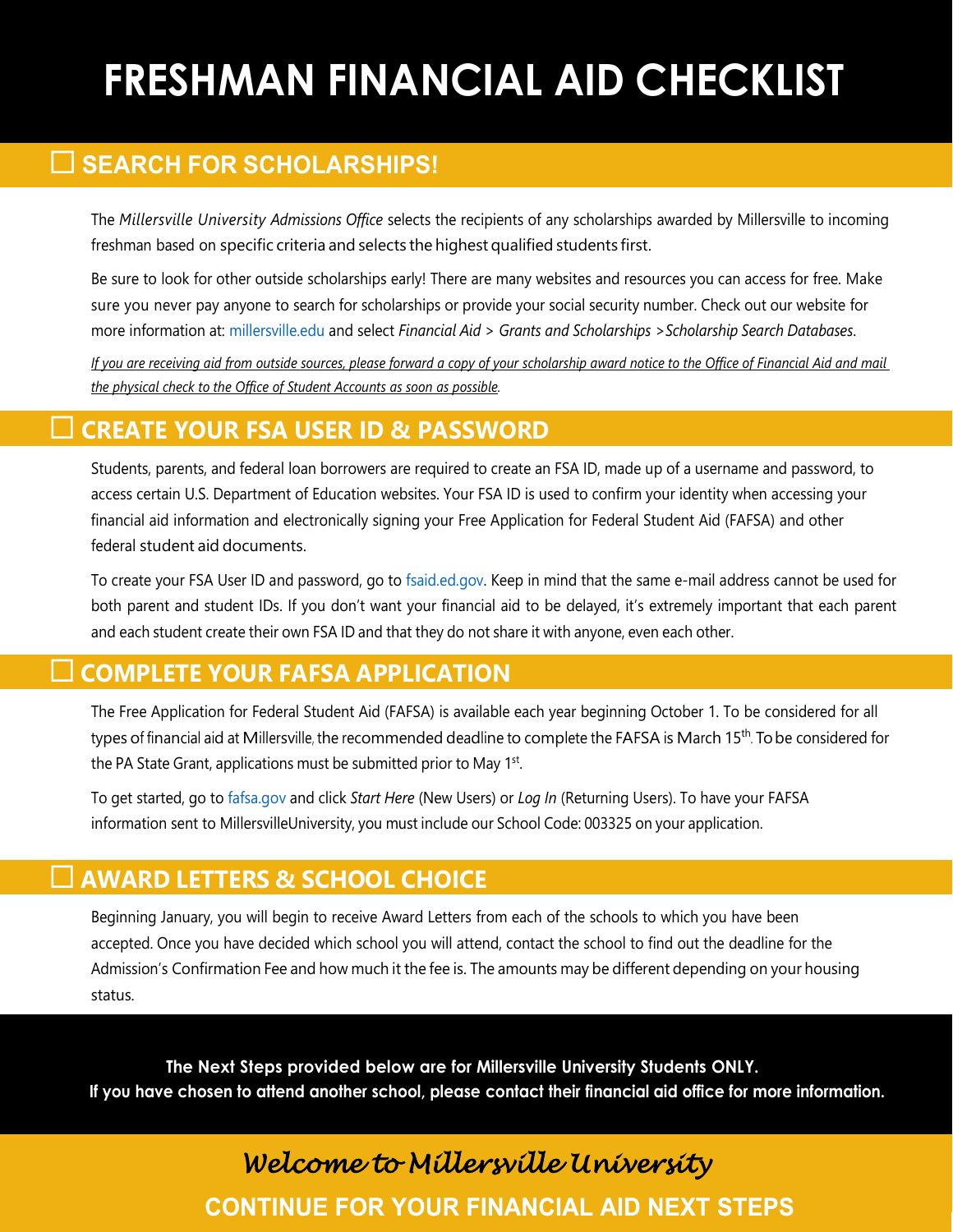#### $\Box$  PAY YOUR ADMISSIONS CONFIRMATION FEE

If you have decided that Millersville is the school is for you, contact the *Admissions Office* to confirm enrollment and pay your Admissions Confirmation Fee. To pay your confirmation fee online, click [here.](https://max.millersville.edu/prod/mzskaddp.p_adlogin)

#### **COMPLETE ANY OUTSTANDING REQUIREMENTS WITH MILLERSVILLE**

If you received an Award Statement which indicated that you had an *estimated award*, we will require additional documentation from you. Once you have paid your Admissions Confirmation Fee, log into your [myVILLE Portal](https://ecas.millersville.edu/cas/login?service=https%3A%2F%2Fmy5.millersville.edu%2Fc%2Fportal%2Flogin) and select the *Finances* tab to view your *Financial Aid Requirements*.

If you do not see a green check mark next to the requirement(s) listed, we still need additional information from you. It is extremely important to check your e-mail throughout the summer to ensure you have completed all your requirements. If you have outstanding requirements that are incomplete, this may delay in the processing of your financial aid.

#### **COMPLETE FINANCIAL AID TERMS & CONDITIONS**

To receive financial aid, you must complete the *Terms and Conditions* of your awards online through your [myVILLE Portal.](https://www.millersville.edu/logins/) You can access your Terms and Conditions by logging into myVILLE, clicking the *Finances* tab; under *Financial Aid Requirements*, select the appropriate aid year and click on the link for *Terms and Conditions*. Read the information carefully and click *Accept*.

### **ACCEPT, REDUCE, OR DECLINE YOUR OFFERED DIRECT LOANS**

All borrowers must either *Accept*, *Reduce,* or *Decline* the Federal Direct Loans offered on their account. Log into your [myVILLE Portal a](https://www.millersville.edu/logins/)nd select the *Finances* tab; to accept or reduce/decline your offered loan(s), click on *Financial Aid Awards*  and select the appropriate aid year. You must accept your loan(s) if you want to use them as credit toward your bill.

## **COMPLETE ENTRANCE COUNSELING & MASTER PROMISSORY NOTE**

If you choose to accept your loans, all first- time borrowers must also complete Federal Direct Loan *Entrance Counseling* and *Loan Agreement/Master Promissory Note (MPN)* online. These requirements must be completed by the student, NOT the parent(s). To log into your account at [studentaid.gov a](https://studentaid.gov/)nd complete these requirements, you will need your (the student's) FSA User ID & Password.

*Entrance Counseling* educates the student about Direct Loans and their terms, as well as, the student's rights and responsibilities of borrowing them. The *Loan Agreement/MPN* is the student's agreement that they understand these terms and agree to borrow and repay the loan(s) offered to them.

### **UPDATE YOUR PENNSYLVANIA STATE GRANT APPLICATION (PHEAA)**

If you were notified by the Pennsylvania Higher Education Assistance Agency (PHEAA) that you are eligible to receive a Pennsylvania (PA) State Grant and you want Millersville to receive your grant funds for the academic year, you must update the school you are attending on the PA State Grant Application.

To release your information and change your school choice to Millersville, go to [pheaa.org,](http://www.pheaa.org/) log in to *Account Access*, select *Grant Status* for the current year, and select the Change School Information Form. If you are having difficulty updating your school, contact PHEAA at 1-800-692-7392.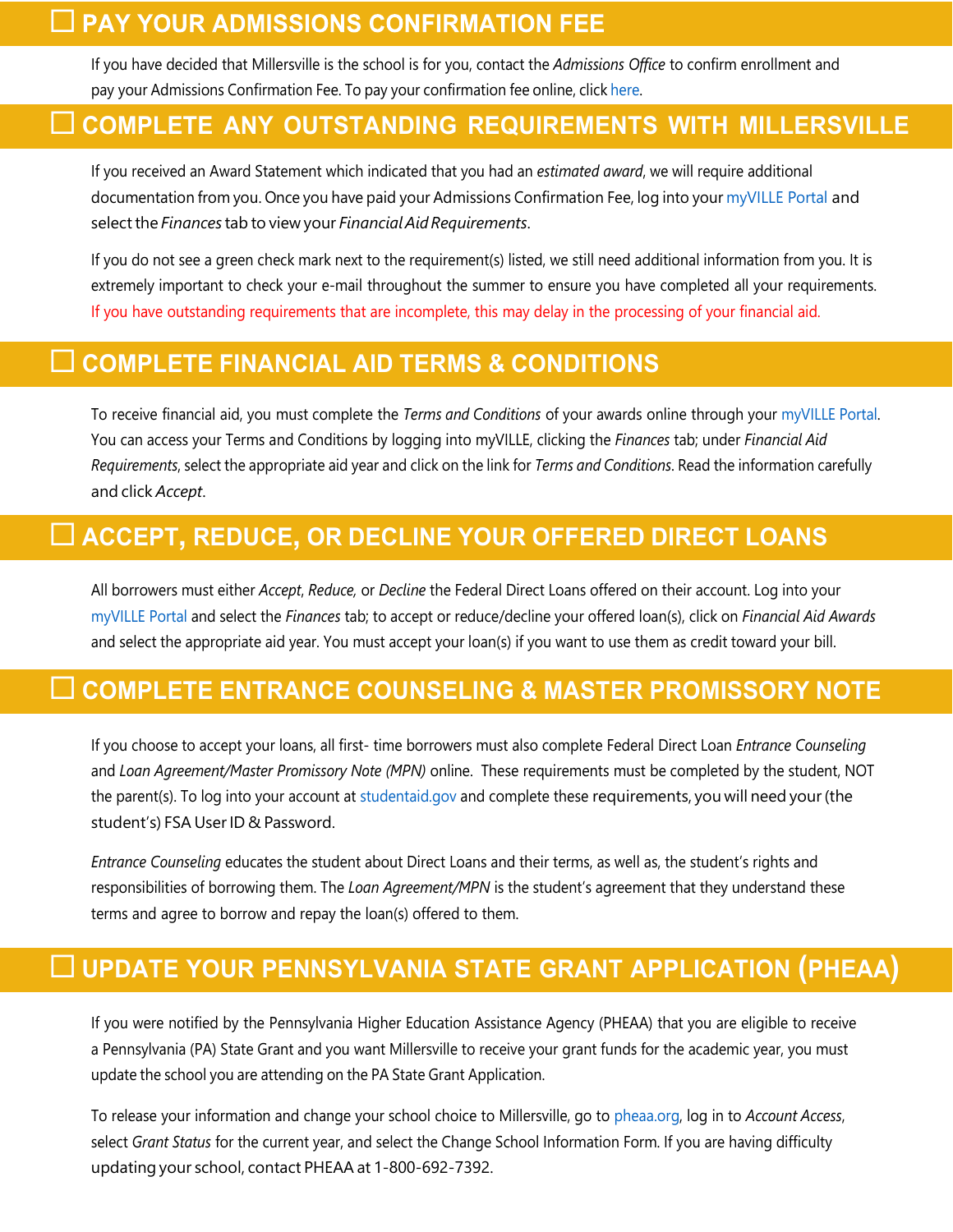#### **LOOK FOR ADDITIONAL AID RESOURCES**

If you need additional money to cover the remaining cost of your education, go to: [millersville.edu/finaid](http://www.millersville.edu/finaid) to explore your options:

- [Installment Plan](http://www.millersville.edu/osa/installmentplan.php)
- [Federal](http://www.millersville.edu/finaid/loans/plus.php) Direct Parent PLUS Loan
- [Private/Alternative](http://www.millersville.edu/finaid/loans/alternative.php) Education Loan
- [Veteran Resources \(Student, Dependent/Spousal\)](https://www.millersville.edu/finaid/studentinfo/veteran.php)

#### **MILLERSVILLE UNIVERSITY'S BILLING SCHEDULE**

Millersville University bills per semester and uses electronic billing (E-Bills). As soon as E-Bills are ready, an email notification will be sent to your millersville.edu email address that provides step-by-step instructions on viewing your bill i[n SAM \(Student Account Manager\).](https://www.millersville.edu/osa/student-account-manager.php)

• Students can also sign up to receive E-Bill notifications via text message through *MAX Mobile*; parents and others can be signed up to receive an email notification when bills are available if the student grants them *Third Party Authorization*. See the links provided in the section below *Important Reminders from the Office of StudentAccounts(OSA)* for instructions on setting up third party access and text message alerts!

Due dates for general billing are available on the OSA web page at [millersville.edu/o](http://www.millersville.edu/osa)sa under the heading *Important Dates*. In addition, the due date will be available on your E-Bill each semester. See below for a general billing timeline:

Fall Semester:

- Available mid to end of July
- Payment is due no later than the first day of the semester

Spring Semester:

- Available mid to end of November
- Payment is due no later than the first day of the semester

E-Bills should be reviewed to determine whether or not there is a remaining balance due. If you have questions regarding yourfinancial aid package, contactthe *Office of FinancialAid*.

#### **IMPORTANT REMINDERS FROM THE OFFICE OF STUDENT ACCOUNTS (OSA)**

The *Office of Student Accounts (OSA)* manages all billing, student payments and student refunds. Check out some important reminders from their office to help you navigate through the billing process and your account!

Sign up for MAX [Mobile:](http://www.millersville.edu/osa/max-mobile.php) With MAX Mobile, you may sign up to receive a text message alert as soon as your tuition E-Bill becomes available. Sign up today via your myVILLE Student Portal!

[Sign up for Third Party Authorization: I](http://www.millersville.edu/osa/third-partyparent-authorization.php)n order for parents (others) to receive an email when bills are available, have access to online billing, and be granted permission to discuss confidential student account information with OSA, Third Party Authorization is required by law. Students can log in to their myVILLE Student portal to begin this process!

Sign up for Direct [Deposit:](https://millersville.edu/osa/refund.php) If you are expecting a refund, make sure to sign up for Direct Deposit for a quicker and more secure delivery of your refund!

Click on the link(s) provided above for more detailed instructions.